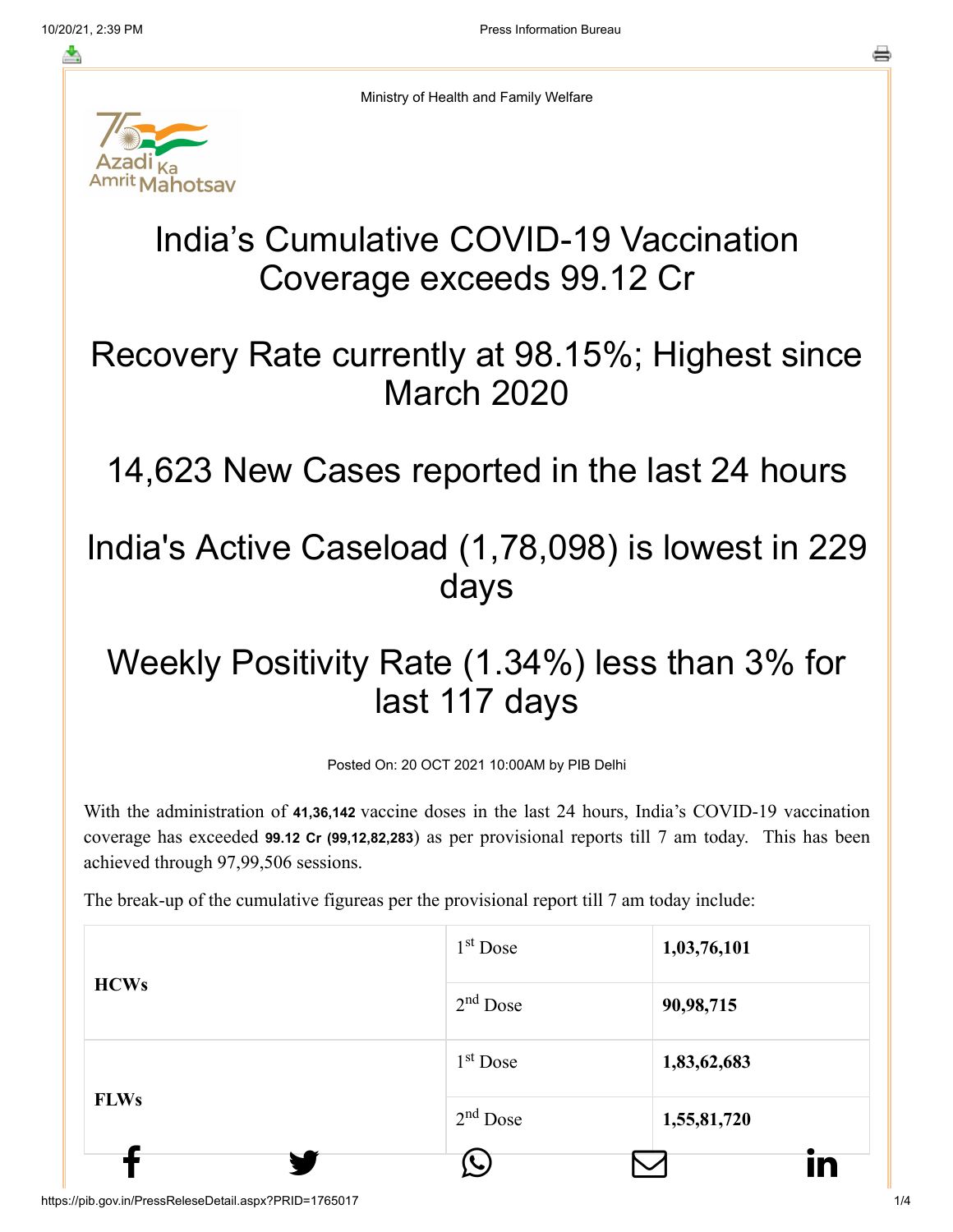|                       | 1 <sup>st</sup> Dose | 39,73,05,720    |
|-----------------------|----------------------|-----------------|
| Age Group 18-44 years | $2nd$ Dose           | 11,57,29,771    |
|                       | 1 <sup>st</sup> Dose | 16,88,22,731    |
| Age Group 45-59 years | $2nd$ Dose           | 8,76,73,217     |
|                       | 1 <sup>st</sup> Dose | 10,62,77,396    |
| Over 60 years         | $2nd$ Dose           | 6,20,54,229     |
| <b>Total</b>          |                      | 99, 12, 82, 283 |

The recovery of **19,446** patients in the last 24 hours has increased the cumulative tally of recovered patients (since the beginning of the pandemic) to **3,34,78,247.**

Consequently, India's recovery rate stands at **98.15%**. Recovery Rate is currently at its highest peak since March 2020.



Sustained and collaborative efforts by the Centre and the States/UTs continue the trend of less than 50,000 Daily New Cases that is being reported for 115 consecutive days now.

 $f$  y  $\circledcirc$   $\quad \circ$  in

**14,623 new cases** were reported in the last 24 hours.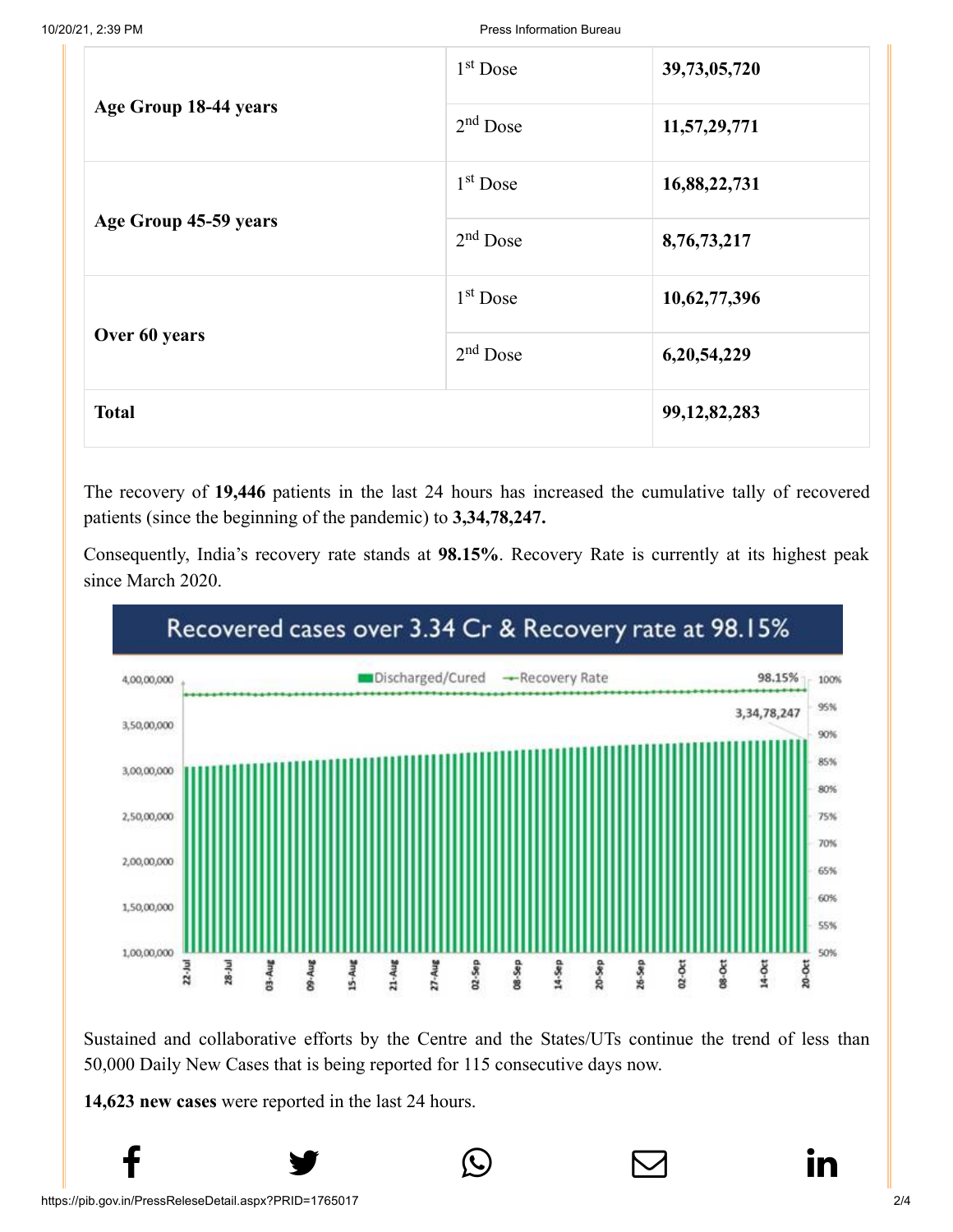10/20/21, 2:39 PM Press Information Bureau



The Active Caseload has fallen below 2 lakh mark and is presently at **1,78,098,** which is now **lowest in 229 days.** Active cases presently constitute **0.52%** of the country's total Positive Cases.



The testing capacity across the country continues to be expanded. The last 24 hours saw a total of

13,23,702 tests being conducted. India has so far conducted over **59.44 Cr (59,44,29,890**) cumulative tests.

While testing capacity has been enhanced across the country, **Weekly Positivity Rate at 1.34% remains less than 3% for the last 117 days now.** The **Daily Positivity rate reported to be1.10%.** The daily Positivity rate has remained below 3% for last 51 days and below 5% for 134 consecutive days now.

 $f$  y  $\circledcirc$   $\quad \circ$  in